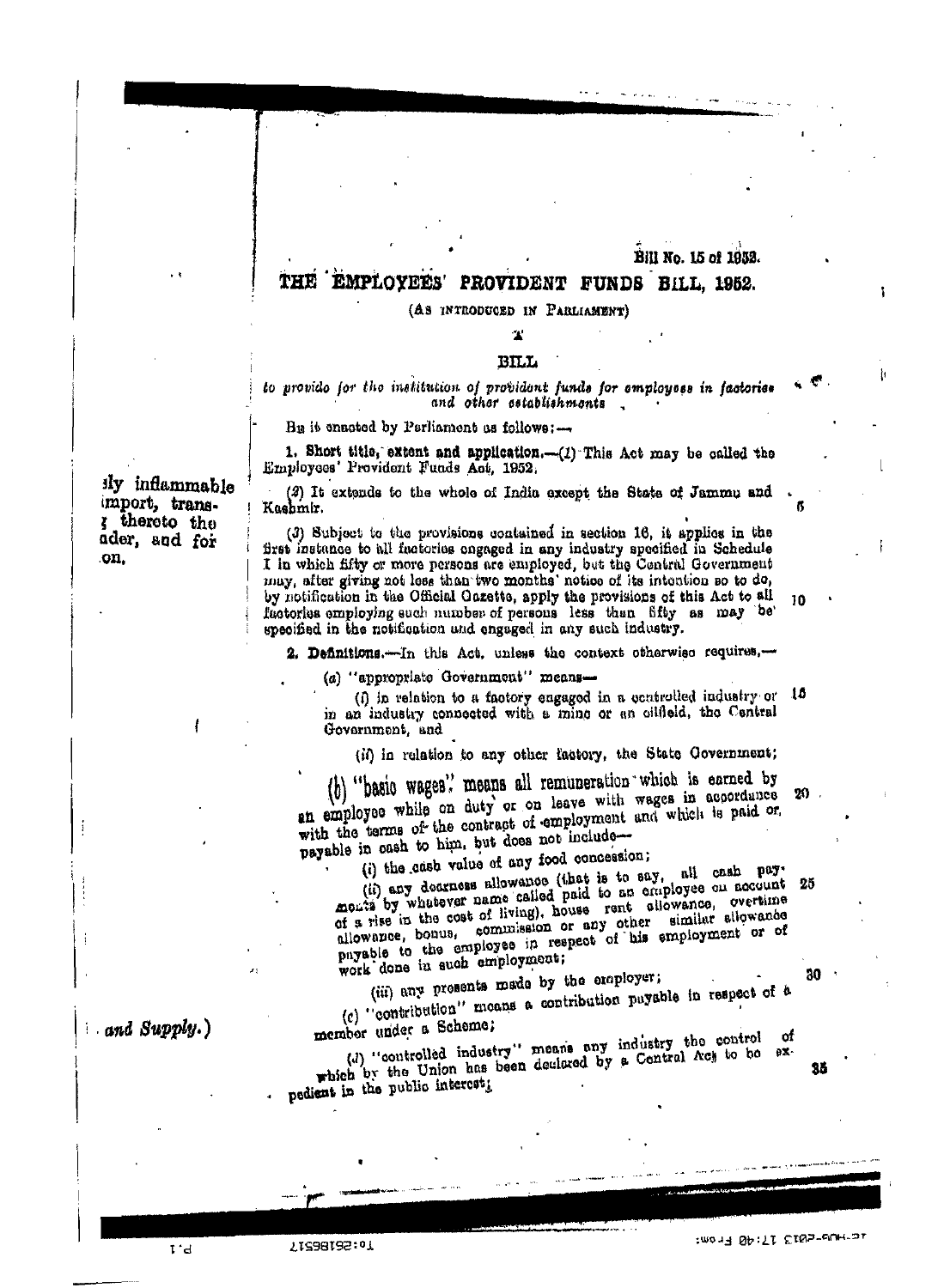(e) "employer" in relation to a factory means the owner or becupier of the ractory, including the agent of such owner or occupier, the legal representative of a deceased owner or occupier and, where a person has been named as a manager of the factory under clause (f) of sub-section (1) of section 7 of the Factories Act, 1948 (LX1II of 1948), the person so named;

(f) "employee" means any person who is employed for wages in any hind of work, manual or otherwise, in or in connection with the work of a factory, and who gets his wages directly or indirectly from the employer, and includes any person employed by or through a

 $(g)$  "factory" means any premises, including the precincts thereof, in any part of which a manufacturing process is being carried on or is ordinarily so carried on, whether with the aid of power or without the aid of power;

(h) "Fund" means the provident fund established under a Soneme;

(f) "industry" means any industry specified in Schedule I, and includes any other industry added to the Schedule by notification under section 4;

(j) "member" means a member of the Fund:

(k) "cooupier of a factory" means the person who has ultimate control over the afterns of the factory, and, where the said affairs are entrusted to a managing agent, such agent shall be deemed to be the occupier of the factory;

(i) "Scheme" mesus a Scheme framed under this Act.

3. Power to apply Act to establishment which has a common provident fund with a factory.-Whore immediately before this Act becomes applicable to a factory there is in existence a provident fund which is common to the employees employed in a factory to which this Act applies and employees in any other establishment, the Central Government 30 may, by notification in the Official Guzette, direct that the provisions of this Act shall also apply to that establishment, and thoreupon the establishment shall be deemed to be a factory for all the purposes of this за Ась.

The Contral Government may, by Power to add to Schedule I .notification in the Uthensi Gazette, add to Schedule I any other industry

in respect of the employees whereof it is of opinion that a provident fund scherae should be framed under this Act, and thereupon the industry so added shall be deemed to be an industry specified in Schedule I for the 40. purposes of this Act.

5. Employees' Provident Fund Schemes.-The Central Government may, by notification in the Official Gazette, frame a Scheme to be called the Employees' Provident Fund Scheme for the establishment of provident tunds under this Act for employees or for any class of employees and specify the factories or class of factories to which the said Beheme shall apply.

shall be six and a quarter per cent. of the basic wages and the dearness

a'd

46

50

10

15

20

25

 $10014$   $Qp:YL$  cross-contract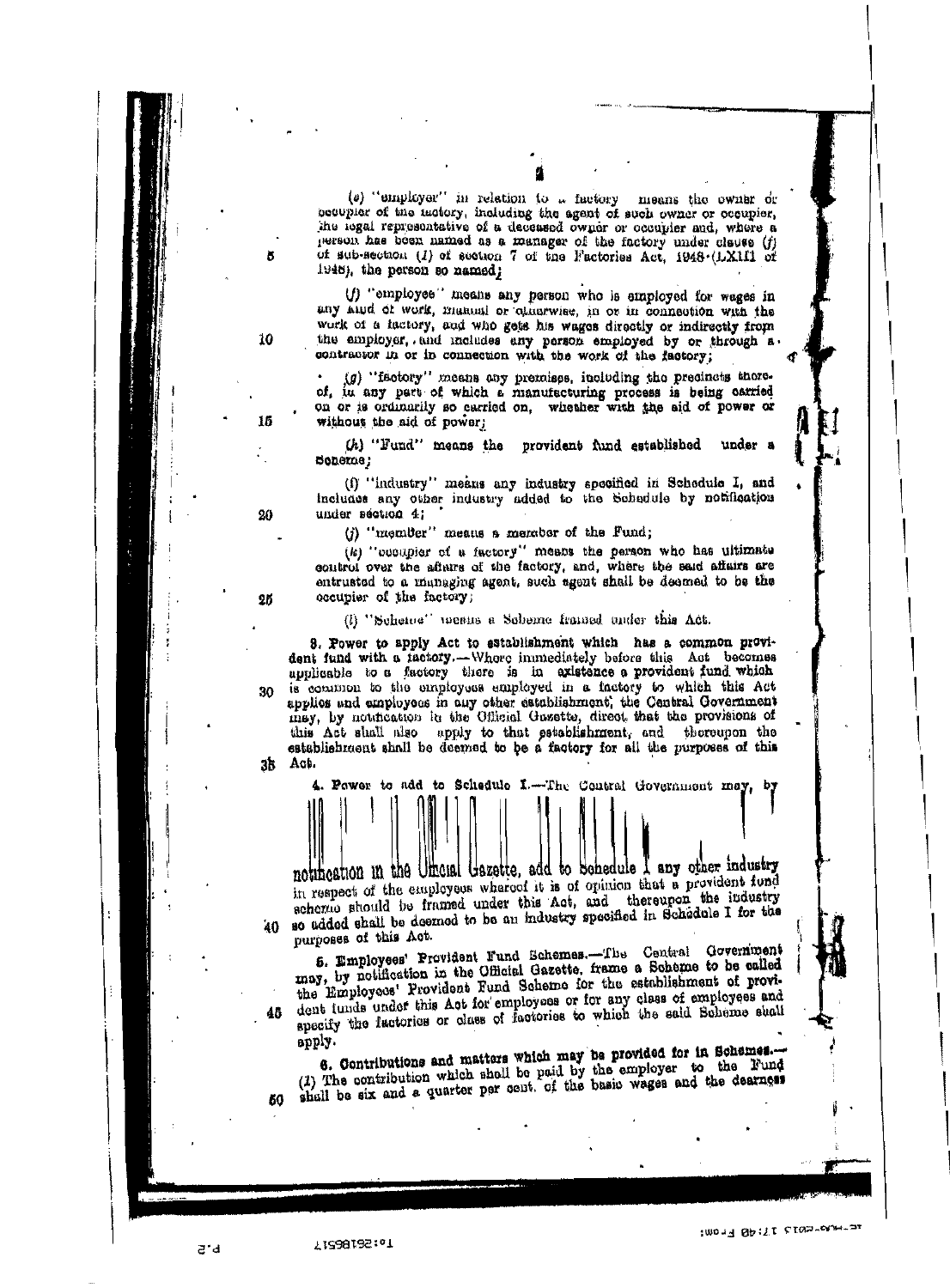wner dr occupior, where a lause  $(f)$ io IIIX.

vages in  $MID$  the tiy from rough a

s thors. carried ower or

inder a

 $I<sub>f</sub>$  and fication

ltimate ure are bo the

Droviесотек which is Act mment ons of m the of this

צל וצי duatry b fund dustry or the

nmont called provis and shall

 $100 -$ Fund rnoss

allowance for the time being payable to each of the employees, and the employee's contribution shall be equal to the contribution payable by the employer in respect of him and may, if any employee so desires and if the Scheme makes provision therefor, be an amount not exceeding eight and one-third per cent. of his basic wages and dearness allowance:

Provided that where the amount of any contribution payable under this Act involves a fraction of a rupee, the Scheme may provide for the rounding off of such fraction to the nearest rupee, half of a rupee or quarter of a rupee.

Explanation.-For the purposes of this sub-section, denrness allownnee shall be deemed to include also the cash value of any food concession allowed to the employee.

(2) Subject to the provisions contained in sub-section (1), any Schema may provide for all or any of the matters specified in Schedule II.

7. Modification of Scheme.--The Central Government may, by noti-15. fication in the Official Gazette, add to, amend or very any Scheme framed under this Act.

8. Mode of recovery of moneys due from employers. Any amount due from an employer in respect of any contribution payable under this Act or towards the 6580 of administering the Fund payable by him under any Schome may, if it is in arrear, be recovered by the appropriate Government in the same manner as an arrear of land revenue.

**9. Fund to be recognised under Act XI of 1922.**—For the purposes of the Indian Income-tax Act, 1922 (XI of 1922), the Fund shall be deemed to be a recognised provident fund within the meaning of Chapter IXA of that Act.

10. Protection against attachment.-(1) The amount standing to the aredit of any member in the Fund shall not in any "way be capable of being assigned or charged and shall not be liable to attachment under any decree or order of any court in respect of any debt or liability incurred by the member, and naither the official assignes appointed under the Presidency-towns Insolvency Act. 1909 (III of 1909), nor any receiver appointed under the Provincial Insolvency Act. 1920 (V of 1920), shall be entitled to, or have any claim on, any such amount.

(2) Any amount standing to the credit of any momber in the Fund at the time of his death and payable to his nominee under the Scheme shall, subject to any deduction authorised by the said Scheme, vest in the nominee and shall be free from any debt or other liability incurred by the deceased or incurred by the nominee before the death of the member.

contributions over other debts.-The 11. Priority of payment of emount due in respect of any contribution under this Act or under any Scheme and any charges incurred in respect of the administration of the Fund under any Scheme shall, where the Hability therefor has accrued before the person liable is adjudicated insolvent, or, in the case of a company ordered to be wound up, before the date of such order, be deemed to be included among the debts which under soction 49 of the Presidency-towns Insolvency Act. 1909 (III of 1909) or under section 61 of the Provincial Insolvency Act. 1920 (V of 1920) or under section 280 of the Indian Companies Act. 1918 (VII of 1918) are to be paid in priority to all other debts in the distribution of the property of the insolvent or the assets of the company being wound up, as the case may be.

Cancer of the Committee Appearing

 $25$ 

20

 $10<sub>1</sub>$ 

80

35

40

EO

£'d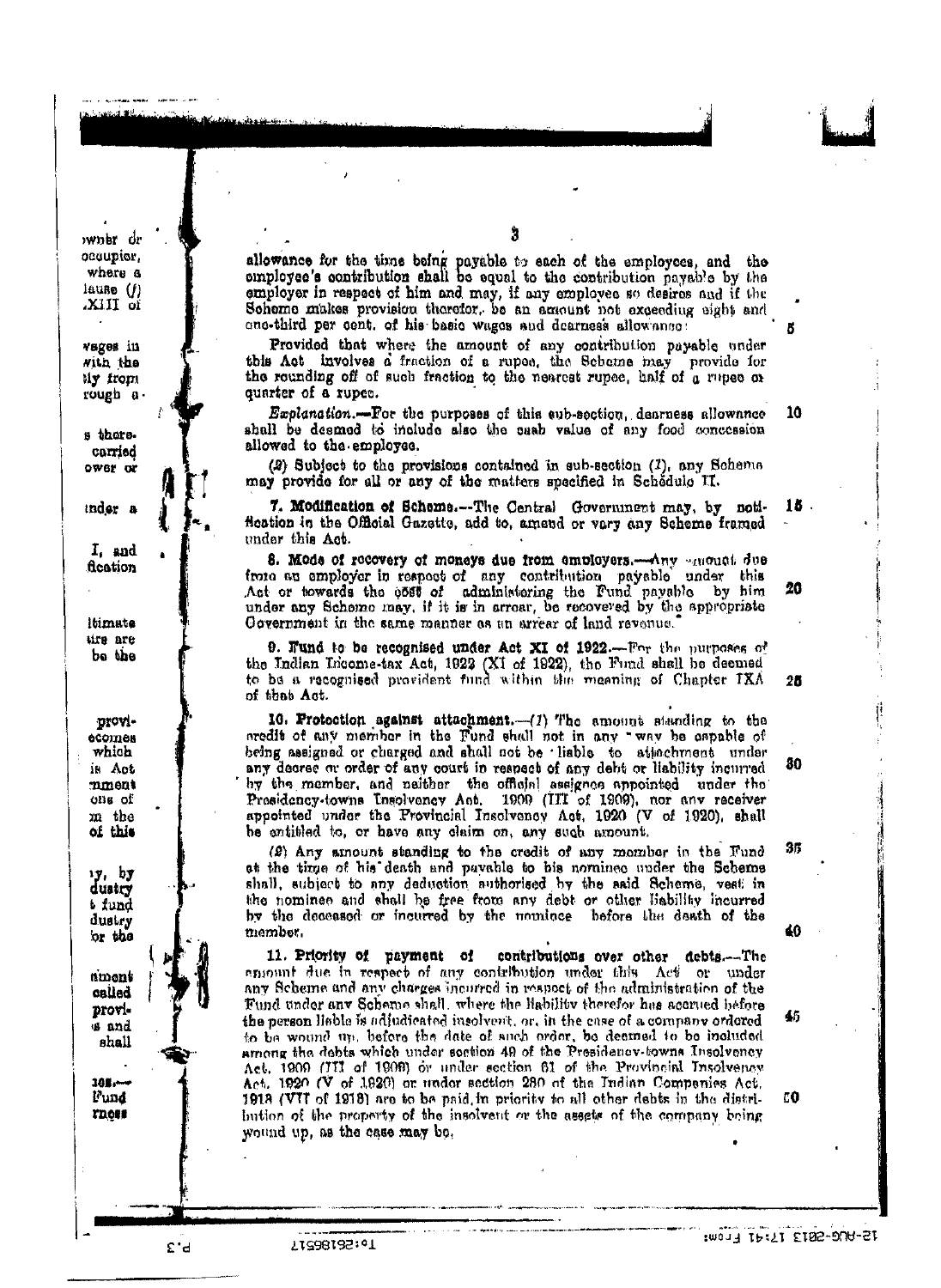12. Employer not to reduce wages.--No employer shall, by reason on'y of his liability for any contribution payable under this Act. reduce, whether directly of inditectly, the wages of any employee, or, execut as provided by any Scheme, discontinue or reduce any benefit (similar to any benefit conferred by this Act or by any Scharne) to which the employee is entitled under the terms of his employment.

13. Inspectors.-- (1) The appropriate Government may, by notification in the Official Gazette, appoint such persons as it thinks fit to be Inspectors for the purposes of this Act or of any Scheme, and may define their juriediction.

(2) Any Inspector appointed under sub-section (1) may, for the purpose of inquiring into the correctness of any information furnished in connection with this Act or with any Scheme or for the purpose of ascertaining whether any of the provisions of this Act or of any Schemo have been complied with-

(a) require an employer to furnish such information as he may consider necessary in relation to the Schome;

(b) at any reasonable time enter any factory or any premises connected therewith and require any one found in charge thereof to produce before him for examination any accounts, books, registers and other documents relating to the employment of persons or the payment of wages in the factory;

(c) examine, with respect to any matter relevant to any of the purnoses aforgenid, the employer, his agent or servant or any other person found in charge of the factory or any premises connected therewith or whom the Inspector has reasonable cause to believe to be or to have been, an employee in the factory;

(d) make copies of, or take extracts from, any book, register or other documents maintained in relation to the factory:

(a) exercise such other powers as the Scheme may provide.

(3) Flyery Inspector shall be decorded to be a public servant within the meaning of section 21 of the Indian Panal Code (Act XLV of 1860).

14. Penalties.-(7) Whoever, for the nurmose of avoiding any payment to be made by himself under this Act or under any Scheme or of enabling any other person to avoid such payment, knowingly makes or causes to be made any false statement or false representation shall be punishable with imprisonment for a term which may extend to six months, or with fine which may extend to one thousand rupees, or with both.

(2) A Scheme framed under this Act may provide that any person who contravence, or makes default in complying with, any of the provisions thereof shall be punishable with imprisonment for a term which may extend to six months, or with fine which may extend to one thousand rupees, or with both.

(3) No court shall take cognizance of any offence punishable under this Act or under any Schome except on a report in writing of the facts constituting such offence made with the previous sanction of such authority as may be specified in this bohalf by the Contral Government, by en Inspector appointed under section 18.

20

10

15

20

 $80$ 

35

40

ゕ゚ゖ

ı

 $emp$ 

 $emp$ 

pane

e trut.

the tain

hav

 $(1)$ pro<sup>-</sup>

in 1

estı

tair

 $f_{\rm sc}$ 

the

 $\mathbf{a}$ uł

tic

8D ar:

70:261853.7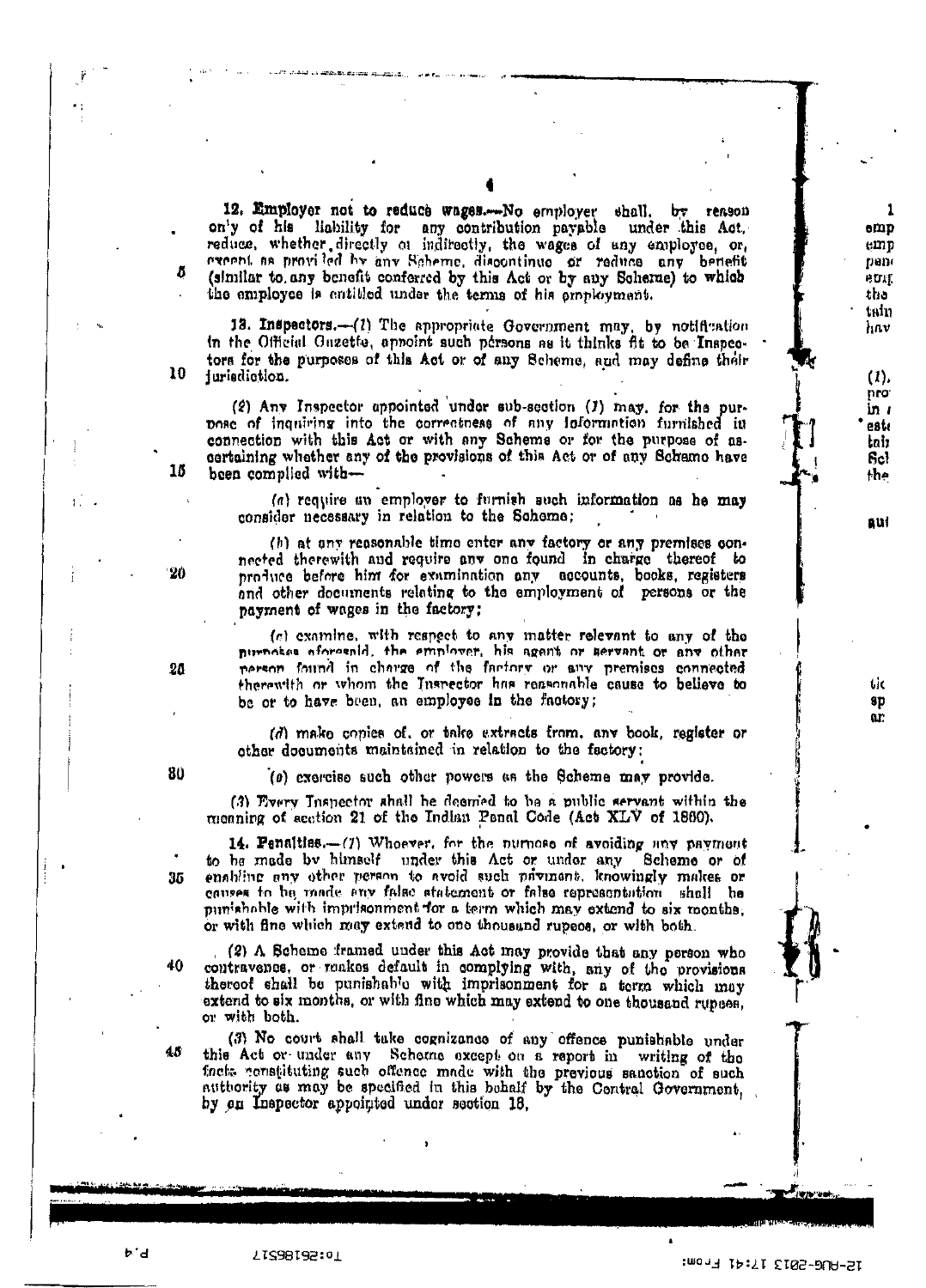16. Special provisions relating to existing provident funds.--(1) Every employee who is a subscriber to any provident fund astablished by the employer and in existence on the 15th day of November, 1951, shall, pending the framing of a Scherne in respect of the factory in which he is employed, continue to be entitled to the benefits accruing to him under the provident fund, and the provident fund shall continue to be maintained in the same manner and subject to the same conditions as it would have been if this Act had not been passed.

(2) On the framing of any such Schome as is referred to in sub-section (1), the accumulations standing to the credit of the cmployees in the  $10$ provident fund shall, notwithstanding anything to the contrary contained in any law for the time being in force or in any deed or other instrument esteblishing the provident fund but subject to the provisions, if any, contained in the Scheme, be transferred to the Fund established under the Scheme, and shall be credited to the accounts of the employees entitled 16 thereto in the Fund.

16. Act not to apply to factories belonging to Government or local authority and slso to infant factories.-This Act shall not apply to-

(a) any factory belonging to the Government or a local authority, nnd

(b) any other factory, established whether before or after the commencement of this Act, unless three years have elapsed from its establishmont.

17. Power to exempt. The appropriate Government may, by notifica-26 tion in the Official Gazotte, and subject to such conditions as may be specified in the notification, exempt from the operation of this Act, or of any schome-

(a) any factory to which this Act applies if the rules of its provident fund with respect to contributions are in conformity with, or are more favourable to the employees therein than, those specified in this Act, and, if, in the opinion of the appropriate Government, the employees are otherwise in enjoyment of provident fund benefits generally which are on the whole not less favourable to the employees than the benefits provided under this Act or under any schame in relation to employees in any factory of a similar character:

Explanation.-The following conditions shall be deemed to be alwave included in the conditions which may be specified in a notifloation under clause (a), namely !-

(i) the amount of accumulations in the provident fund shall be invested in such manner as the Central Government may 40 direct:

 $(i)$  the amount of accumulations to the credit of  $\,$  an employee in the provident fund shall, where he leaves his employment and obtains re-employment in another factory to which this Act applies within such time as may be specified ' in this behalf by the Central Government, be transferred to the credit of his account in the Fund established under the Scheme applicable to the factory;

ľ

3

ä,

S'd

12-AUG-2013 17:41 From:

45

20

30

35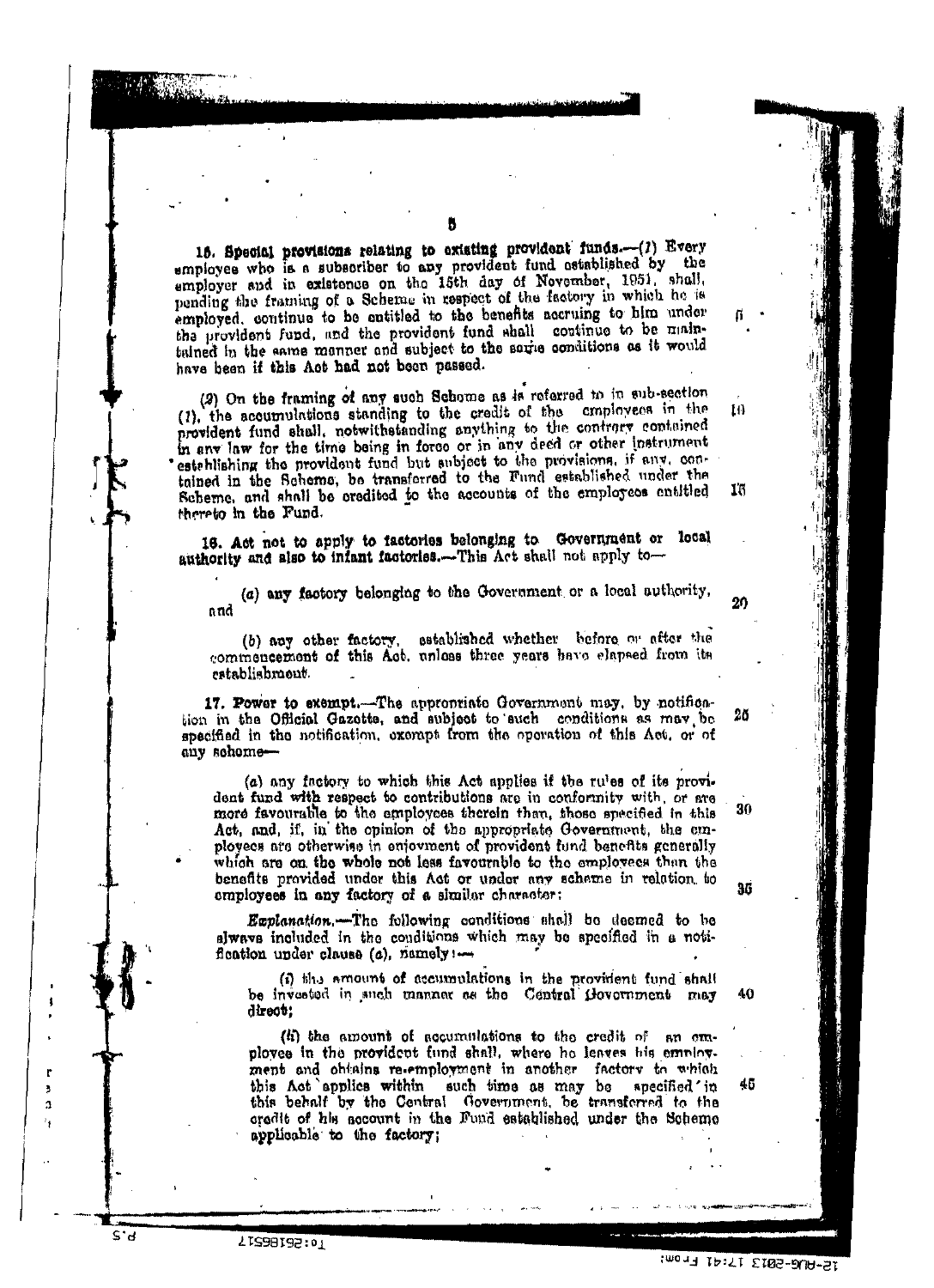(b) any class of persons employed in any factory, if the Central Government is of opinion that such class of persons is cutitled to old age pension benefits which are on the whole not less favourable to such persons than the benefits provided under this Act or under any Scheme in reletion to persons employed in any factory of a similar character:

Provided that no notification under clause (b) shall be issued as the Central Government is satisfied that the majority of uniess the Central persons so employed desire to continue to be entitled to such old age pension benefits.

18. Protection for acts done in good faith.-No suit or other legal proceeding shall lie against an Inspector or any other person in respect of . anything which is in good faith done or intended to be done under this Act or under any Schome.

19. Delegation of powers to the State Government.---The Central Government may, by notification in the Official Gazette, direct that any power, authority or jurisdiction exercisable by it under or in relation to any such provisions of this Act or of any Scheme as may be specified in the notification shall, subject to such conditions and restrictions as may be so specified, be excreisable also by any State Government. 20.

20. Repeal of Ordinance VIII of 1951.-(1). The Employees' Provident Funds Ordinance, 1951 (VIII of 1951), is hereby repealed.

(2) Notwithstanding such repeal, anything done or any action taken in the exercise of any power conferred by or under the said Ordinance shall be deemed to have been done or taken in the excreise of the powers conferred by or under this Act, as if this Act were in force on the day on which such thing was done or action was taken.

#### **BCHEDULE I**

#### [Soc sections  $2(i)$  and  $4$ ]

Any industry engaged in the manufacture or production of any of the following, namely:-

Cement.

Cigarettes.

Electrical, mechanical or general engineering products.

Iron and stoel.

Paper.

Textiles (made wholly or in part of cottou or jute or silk, whether natural or artificial).

#### **SCREDULE II**

#### [See section  $6(2)$ ]

MATTERS FOR WUICH PROVISION MAY DE MADE IN A SCHEME.

1. The employees or class of employees who shall join the Fund, and the conditions under which employees may be exempted from joining the Fund or from making any contribution,

15

ñ

10

30

25

35

40

12-AU6-2013 17:41 From:

 $\mathbf{r}_i$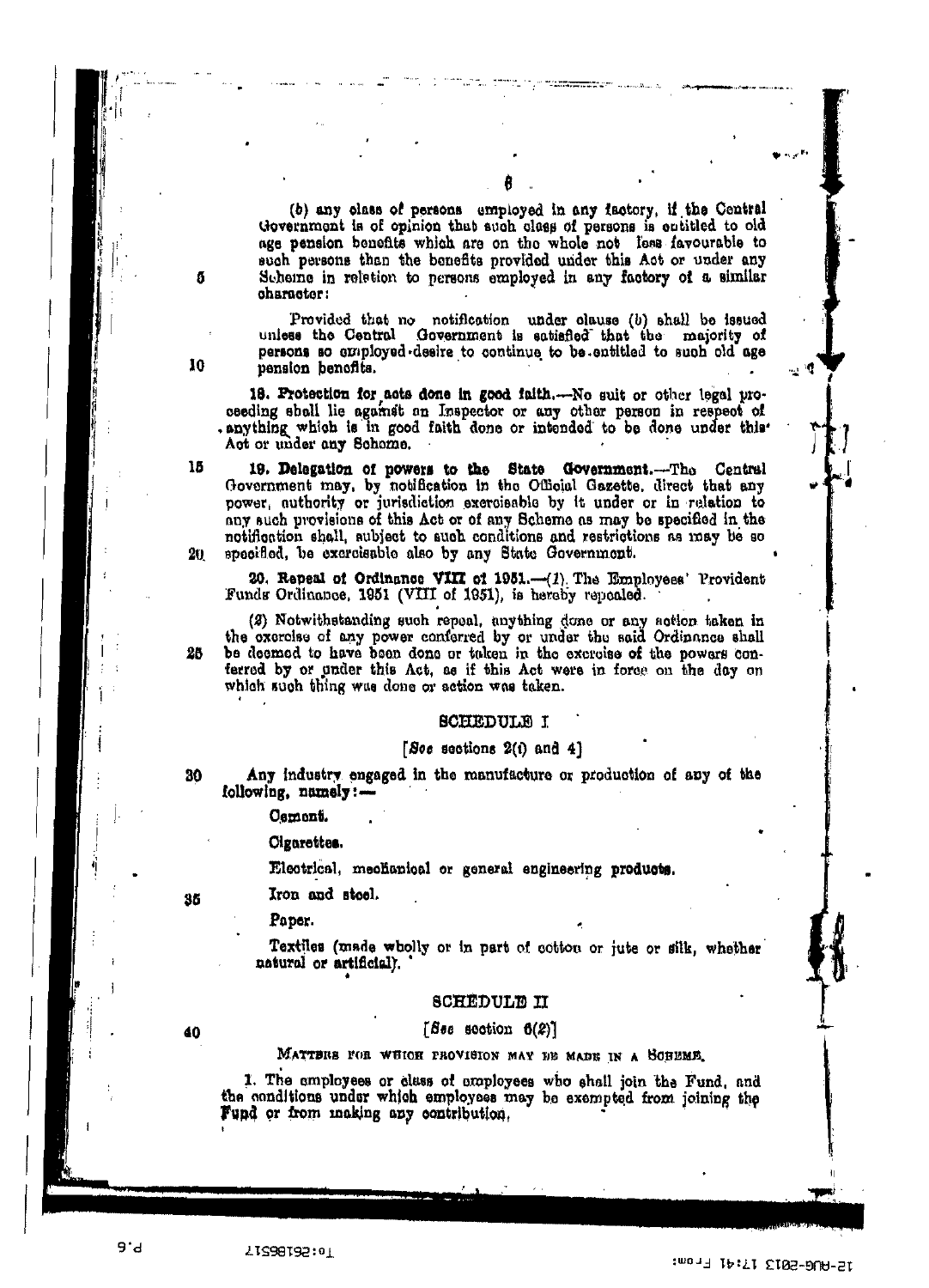2. The time and manner in which contributions shall be made to the Fund by employers and by, or on behalf of, employees, the contributions which on employee may, if he so desires, make under sub-section (1) of section 6, and the manner in which such contributions may be recovered.

3. The payment by the employer of such sums of money as may be necessary to meet the cost of administering the Fund and the rate at which and the manner in which the payment shall be mude.

4. The constitution of boards of trustees for the administration of Funds, each of which shall consist of-

(a) nominees of the Central Government;

(b) nominees of such State Governments as the Central Government may, having regard to the jurisdiction of the board, specity in this behalf:

(c) representatives of the employers and employees concerned, nominated by the Central Government after consultation with the 18 employers and employees concerned or with such of their respective organisations as are representative of their interests, provided that the number of representatives of the employees shall in no case be less than the number of representatives of the employers.

5. The number of trustees on any board, the terms and conditions  $20$ subject to which they may be naminated, the time, place and procedure of meetings of the board, the appointment of officers and other employees of the board, and the opening of regional and other offices.

6. The manner in which accounts shall be kept, the investment of moneys belonging to the Fund in accordance with any directions issued or 26 conditions specified by the Central Government, the preparation of the budget, the audit of accounts and the submission of reports to the Central Government or to any specified State Government.

7. The conditions under which withdrawals from the Fund may be permitted and any deduction or forfolture may be made and the maximum 30 amount of such deduction or forfeiture.

8. The fixation by the Central Government in consultation with the boards of trustees concerned of the rate of interest payable to members.

9. The form in which an employee shall furnish particulars about himself and his family whenever required.

10. The nomination of a person to receive the amount standing to the credit of a member after his death and the enneellation or variation of such nomination.

11. The registers and records to be maintained with respect to employees and the returns to be furnished by employors.

12. The form or design of any identity oard, token or disc for the purpose of identifying any employee, and for the issue, cuatody and replacement thereof.

13. The fees to be levied for any of the purposes specified in this Schedule.

Rб

12-AUG-2013 17:42 From:

10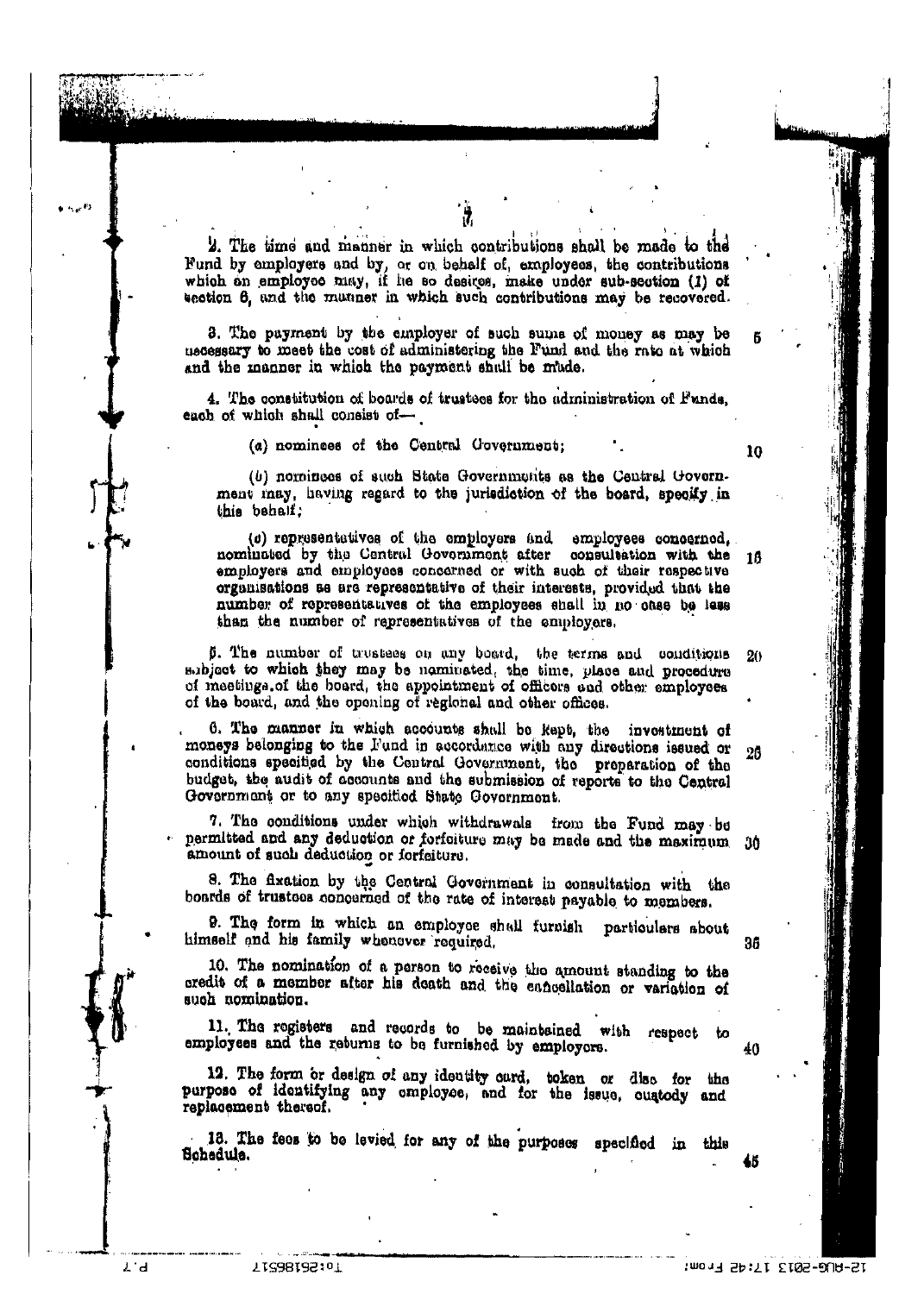14. The contraventions or defaults which shall be punishable under subsection  $(2)$  of section  $6$ .

15. The further powers, if any, which may be exercised by Inspectors.

16. The inanner in which accumulations in any existing provident fund shall be transferred to the Fund under section 15, and the mode of valuaticu of any asacts which may be transferred by the employers in this behalf.

ß

経っている

 $8'd$ 

17. Any other matter which may be necessary or proper for the purpose of implementing the Scherne.

 $\frac{1}{2}$ 

T0:28185:0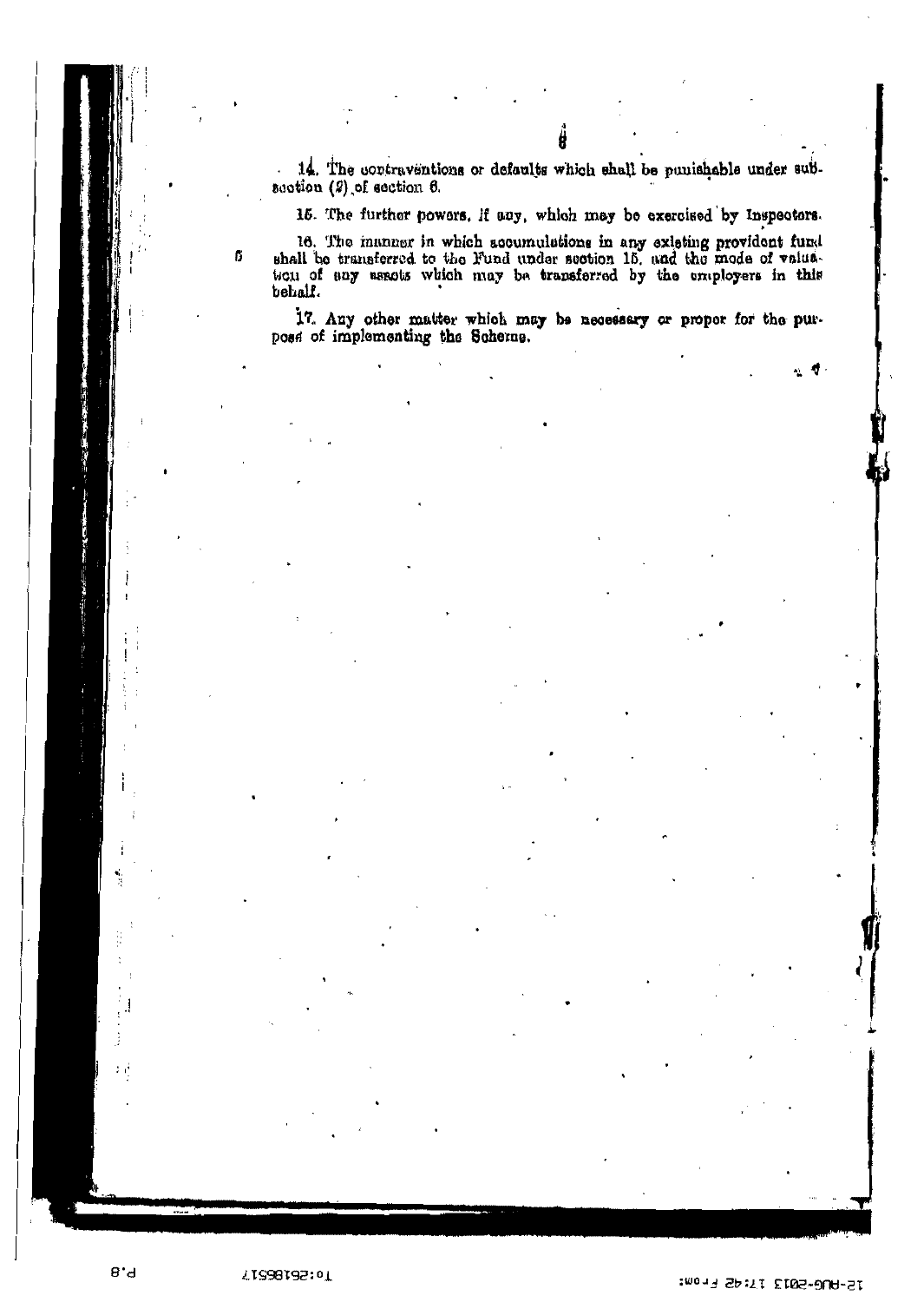#### STATEMENT OF OBJECTS AND REASONS

The question of making some provision for the future of the industrial worker after he retires or for his dependents in case of his carly death, has been under consideration for some years. The ideal way would have been provision through old age and survivors' pensions as has been done in the industrially advanced countries. But in the prevailing conditions in India, the institution of a pension scheme cannot be visualised in the near future. Another alternative may be for provision of gratuities after a prescribed period of service. The main defect of a gratuity scheme. however, is that the amount paid to a worker or his dependents would be small, as the worker would not himself be making any contribution to the hund. Taking into account the various difficulties, financial and administrative, the most appropriate course appears to be the institution compulsorlly of contributory provident funds in which both the worker and the employer would contribute. Apart from other advantages, there is the obvious one of cultivating among the workers a spirit of saving something regularly. The institution of a provident fund of this type would also encourage the stabilisation of a steady labour force in industrial centros.

2. The subject of legislation for institution compulsorily, of contributory provident funds in industrial undertakings was discussed several times at tripartite meetings in which representatives of the Contral and State Governments and of employers and workers took part. A large measure of agreement was reached that there should be such legislation. Further, a non-official Bill on this aubject was introduced in the Central Legislature in 1048 and was withdrawn only on an assurance given that Government itself would soon consider the introduction of a comprehensive Bill. The view that the proposed legislation should be undertaken was lastly endorsed by the Conference of Provincial Labour Ministers held in January, 1951. It may be added that a statutory Contributory Provident Fund already.<br>exists for workers in coal mines, covering about 800,000 persons. This has been in operation for about five years and is working yery satisfactorily.

8. The Bill provides for institution, in the first instance, of contributory. provident funds in the six major organised industries named in Schedule I. except undertakings owned by the Central or a State Government or by a local authority. There is also a provision empowering the Central Government, by notification, to add other industries to the Schedule or to apply the Act to industrial undertakings employing less than fifty persons.

4. To avoid any hardship to new establishments, a provision has been made for exempting them for a period of three years and aimilar exemptions are given to other establishments which are less than three years old till they have been in operation for a period of three years in all. The rate of contribution will be 61 per cent. of the total emoluments of the worker. the worker and the employer each contributing these amounts. Further, the scheme could empower payment of a higher subscription by the workers at their option.

5. Where Provident Funds exist in private industry, contributions are usually a percentage of the basic wage. Unlike Government Departments, wages in private industry have not, however, been rationalised and there are very great variations in the level of basic wages in private industry, even in different units in the same industry. If contributions are reckoned

 $6'd$ 

21S98192:01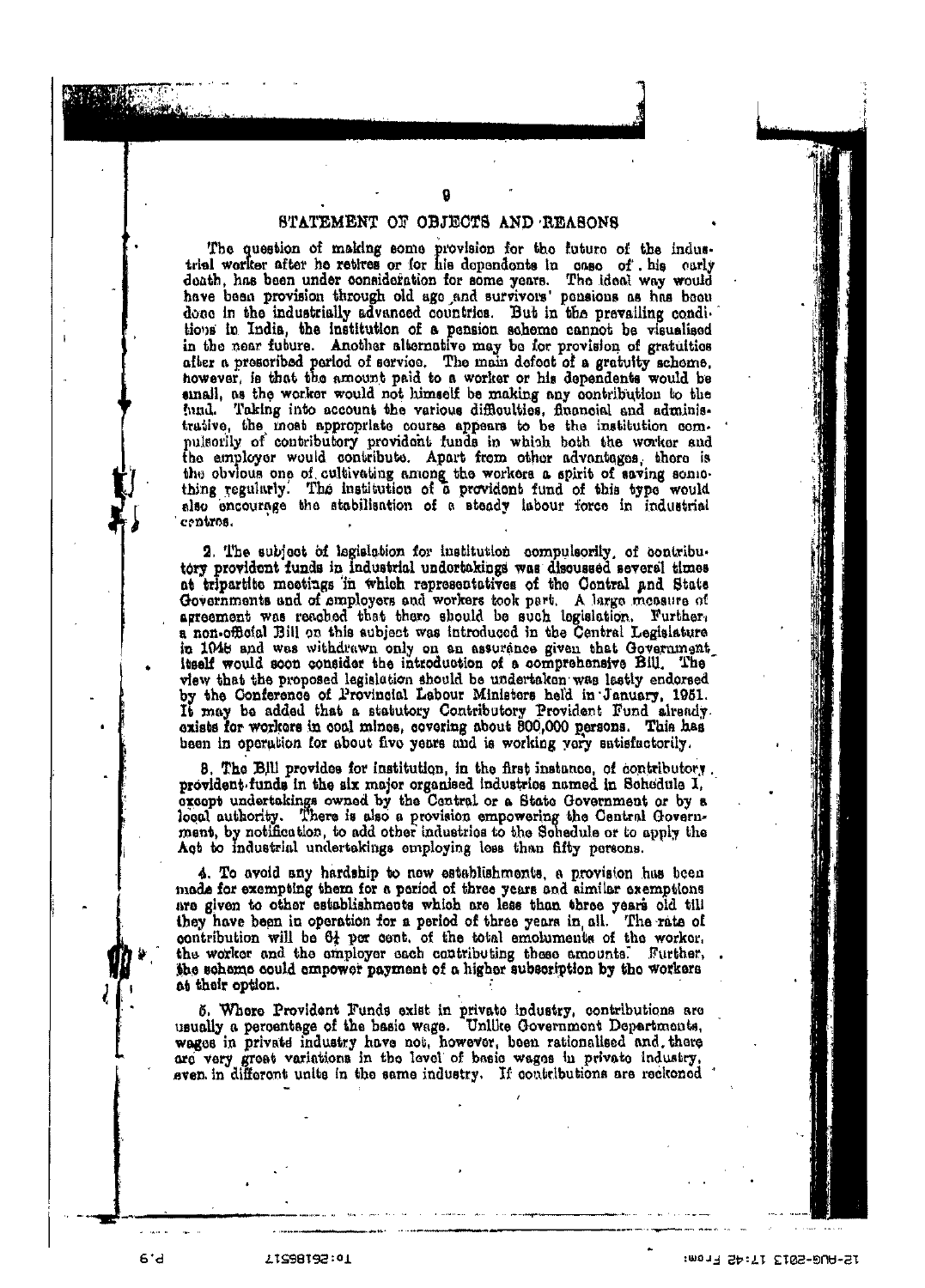on the basis of basic wage only, there will, therefore, be wide changes in the dogree of beheft received. This will be unfair to the workers and may also penaltse those employers who have brought the level of basic wages more in accord with current requirements. Government appreciates that deurness allowance is a variable factor depending on the cost of living. Nevertheless, for the reasons explained, Oovernment is satisfied that contributions to the Provident Fund should be on the basis of basic pay plus dearness allowance. This should not be construed as in any way implying that dearness allowances on the existing rates are to he recognised as a ретполени теазито.

10

6. Most of the details relating to the Fund will be settled in accordance with a Scheme which, in the interest of uniformity, will be fromed by the Central Government. The administration will, to a large extent, be decemtralised in regard to underlakings falling within the sphere of State Governments.

7. Where provident funds offering equal or more advantageous terms are operating efficiently, provision has been made for them to continue subject to certain safeguards in the interest of the workers.

8. This Bill, when enacted, will repeal and re-enact an Ordinance pro-mulgeted on the same lines on the 15th November, 1951.

NEW DELEI: The 11th February, 1952. JAGJIVAN RAM.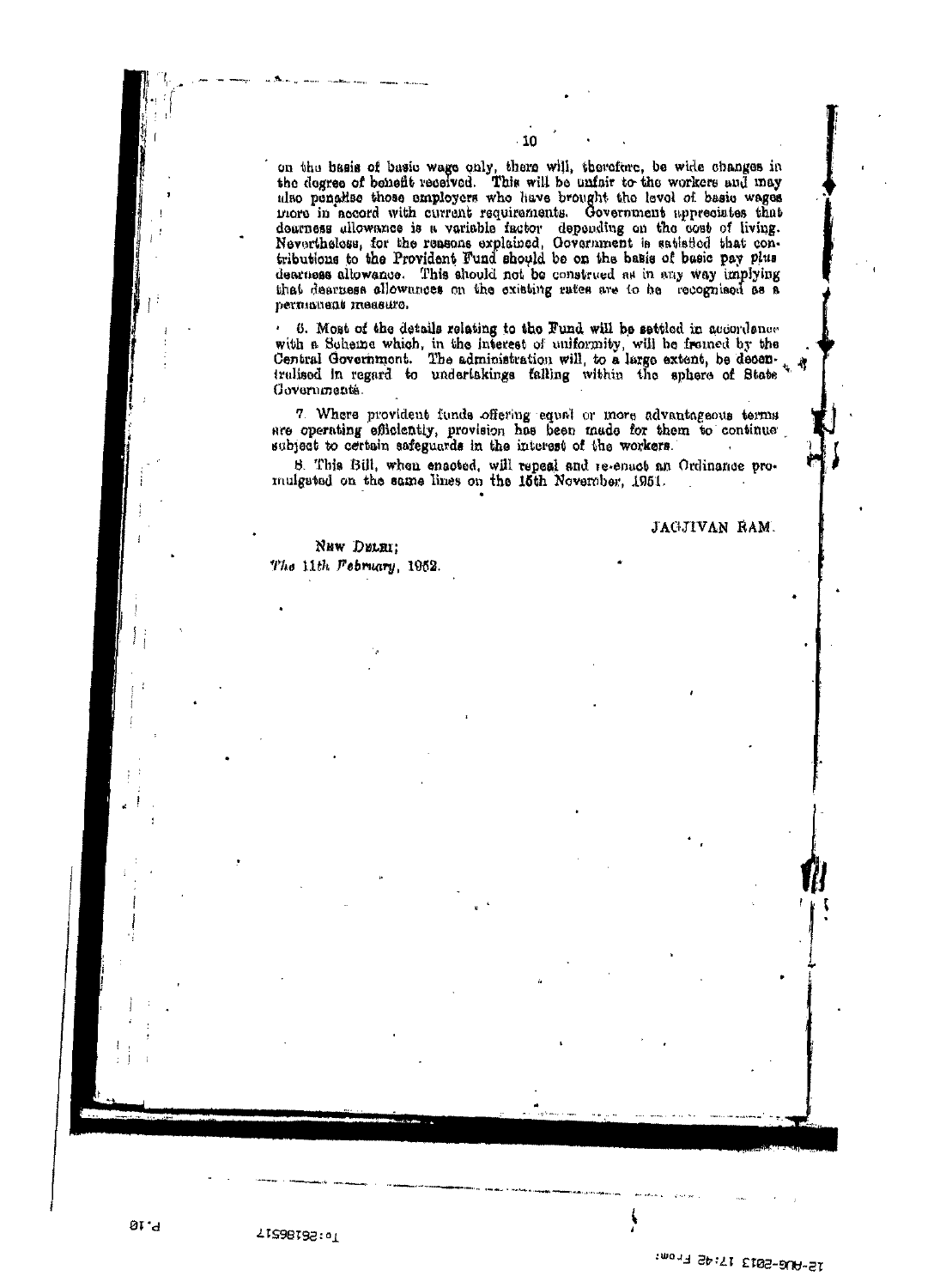### $11$ FINANCIAL MEMORANDUM.

The cost of administering the Act and the Scheme to be framed there-<br>under will mainly be recovered from employers. The Centre's responsi-<br>bility will be confined to supervision and co-ordination of the Fund or Funds<br>to be